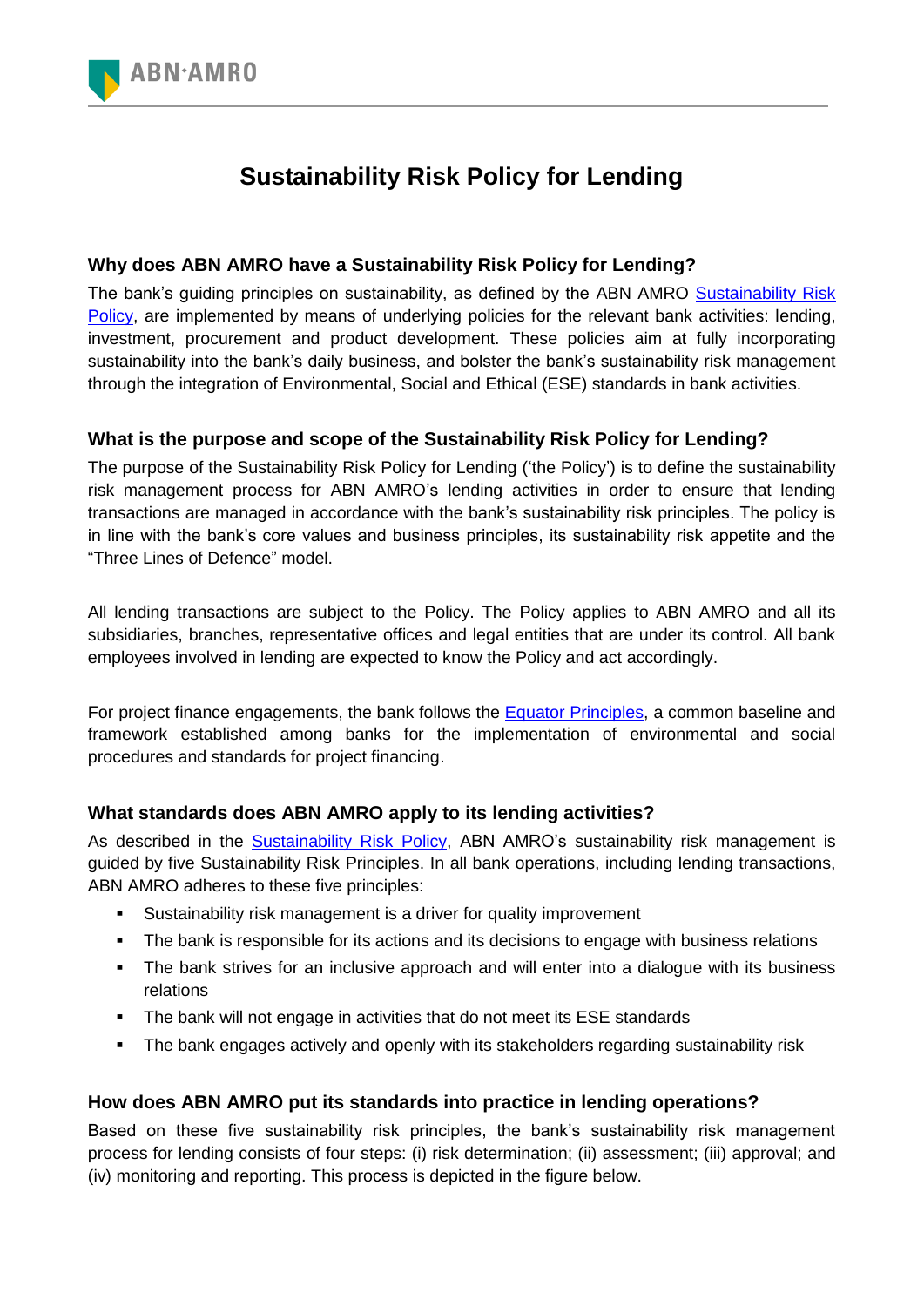The application is handled according to the bank's 'Three Lines of Defence' (3LoD) risk management system. This approach ensures that sustainability risk management has a firm basis within the organisation by dividing risk management responsibilities between different bank roles. The first line of defence (business management) has risk ownership, the second line (risk management and supporting functions) has risk control, while the third line (audit) verifies risk assurance.



#### *Risk Determination*

On the basis of the [Exclusion List,](http://www.abnamro.com/en/Sustainability/risk-management/sustainability-risk-policy/index.html) the transaction and the client's activities are screened for a bank-wide embargo on activities considered unacceptable from a sustainability risk perspective. For this embargo, no exceptions under this policy are allowed without approval from the Managing Board. Following the screening, the sustainability risk level (low, medium, high) of the transaction is identified on the basis of ABN AMRO's *Global Sustainability Risk Index*. This index indicates a sustainability risk level based on the business activity (the "what") and the location (the "where") of the transaction. The sustainability risk level can be adjusted to reflect the existence of stakeholder concerns and the transaction's characteristics.

#### *Assessment*

The second step of the sustainability risk management process is the assessment of the client's sustainability performance by means of due diligence procedures. The purpose of this assessment